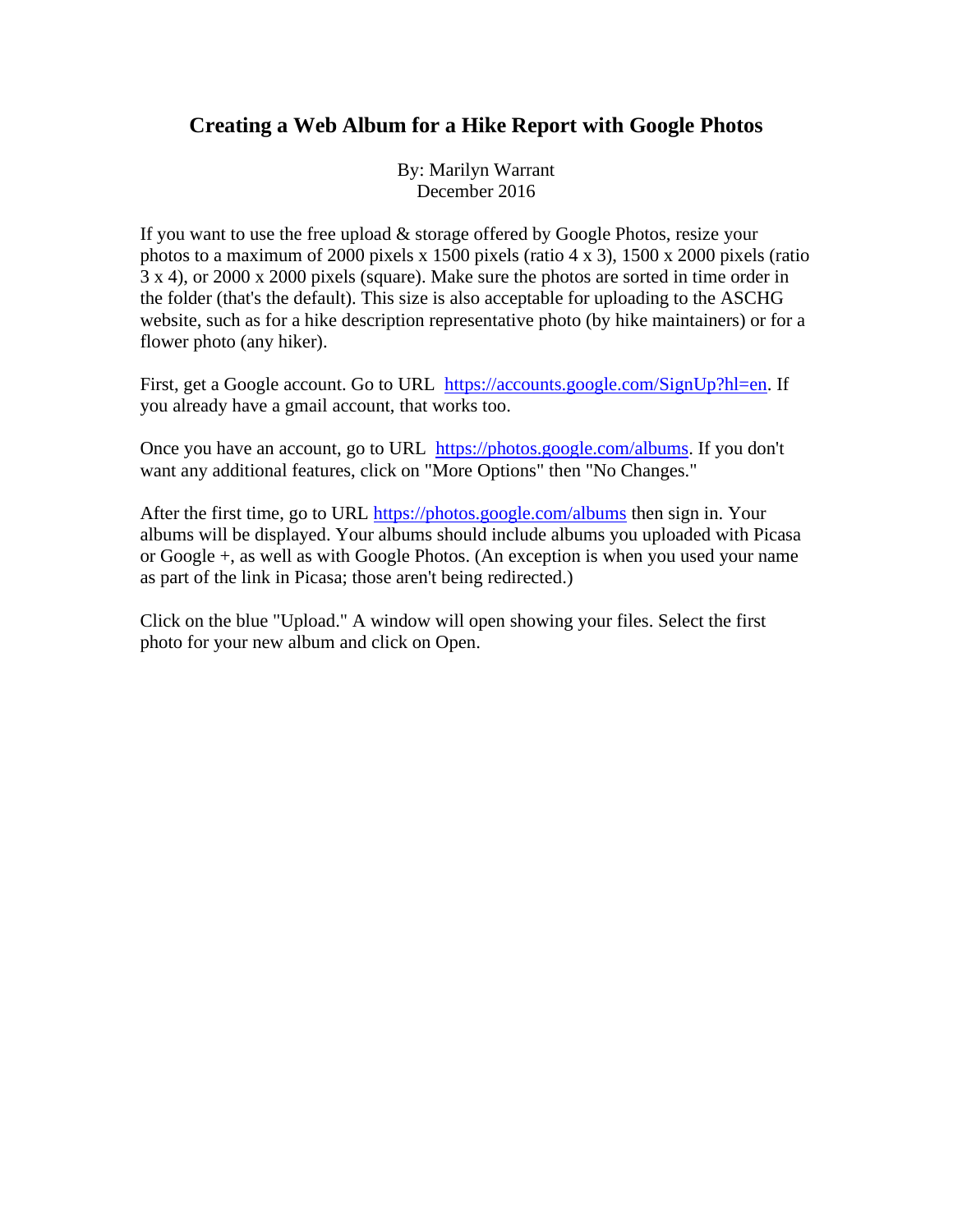

You'll see the photo with some blue text in the lower left of your screen. Click on "Add to Album", then click on the first choice "New Album."

The photo is displayed in a new screen with your cursor at the beginning of text "Untitled." Add the title you want for the web album (such as the date and the hike name).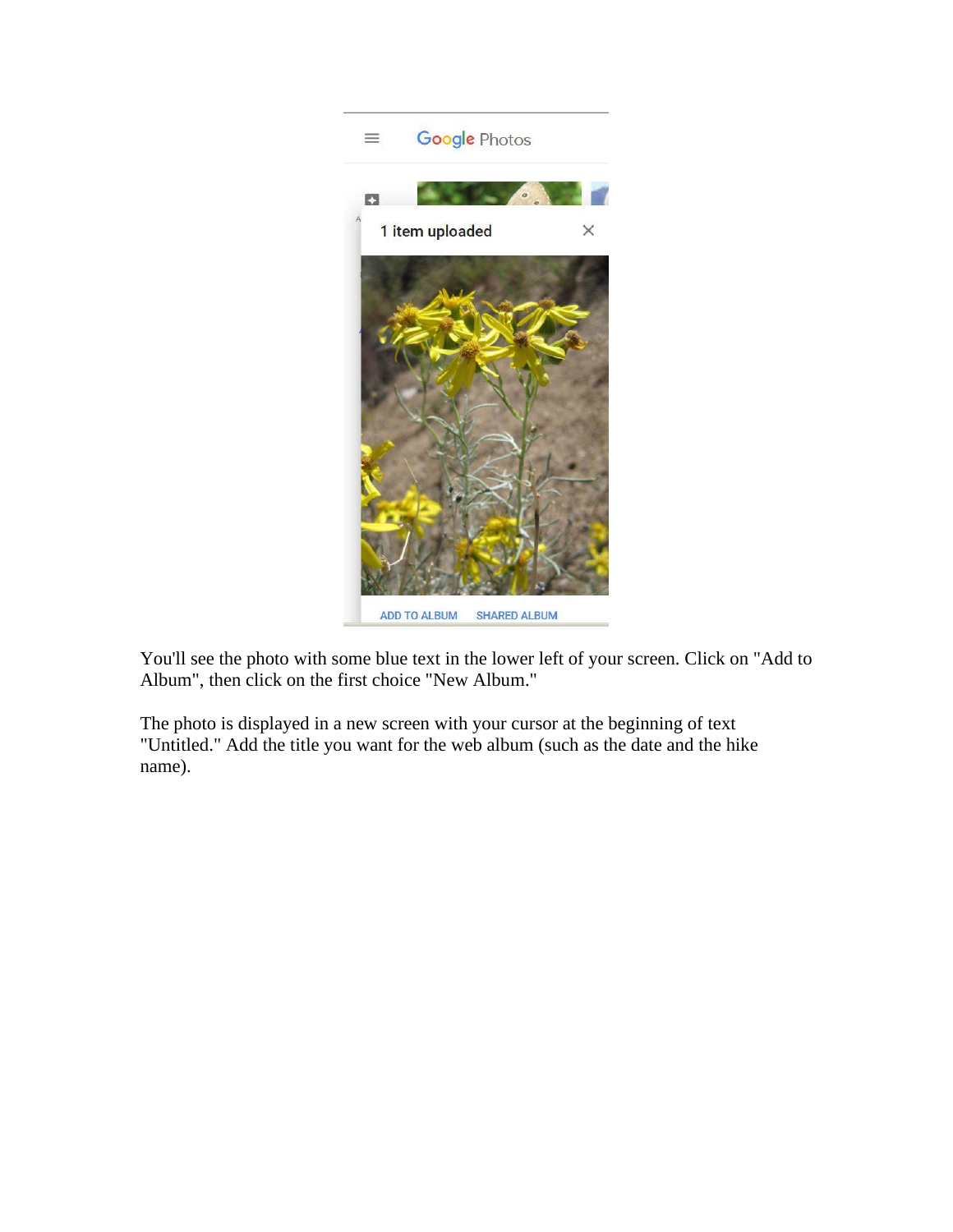

2016-09-12 Juan Tabo Cabin



**Arstart O E E U &** 

 $\begin{array}{|c|c|c|c|c|}\hline \textbf{1} & \textbf{1} & \textbf{1} & \textbf{1} & \textbf{1} & \textbf{1} \\ \hline \textbf{2} & \textbf{1} & \textbf{1} & \textbf{1} & \textbf{1} & \textbf{1} & \textbf{1} \\ \hline \textbf{3} & \textbf{1} & \textbf{1} & \textbf{1} & \textbf{1} & \textbf{1} & \textbf{1} & \textbf{1} \\ \hline \textbf{4} & \textbf{1} & \textbf{1} & \textbf{1} & \textbf{1} & \textbf{1} & \textbf$ 

To upload the rest of your photos, click on the left symbol on the upper right of your screen (it includes a +). Choose "Select from Computer." Select all the photos you want to upload, then click "Open." The photos will be uploaded one by one as shown in the window in the lower left of your screen. Click on the blue CONTINUE.

If for some reason one or more photos are skipped, write down their filenames, then select and upload them again. The second time usually works.

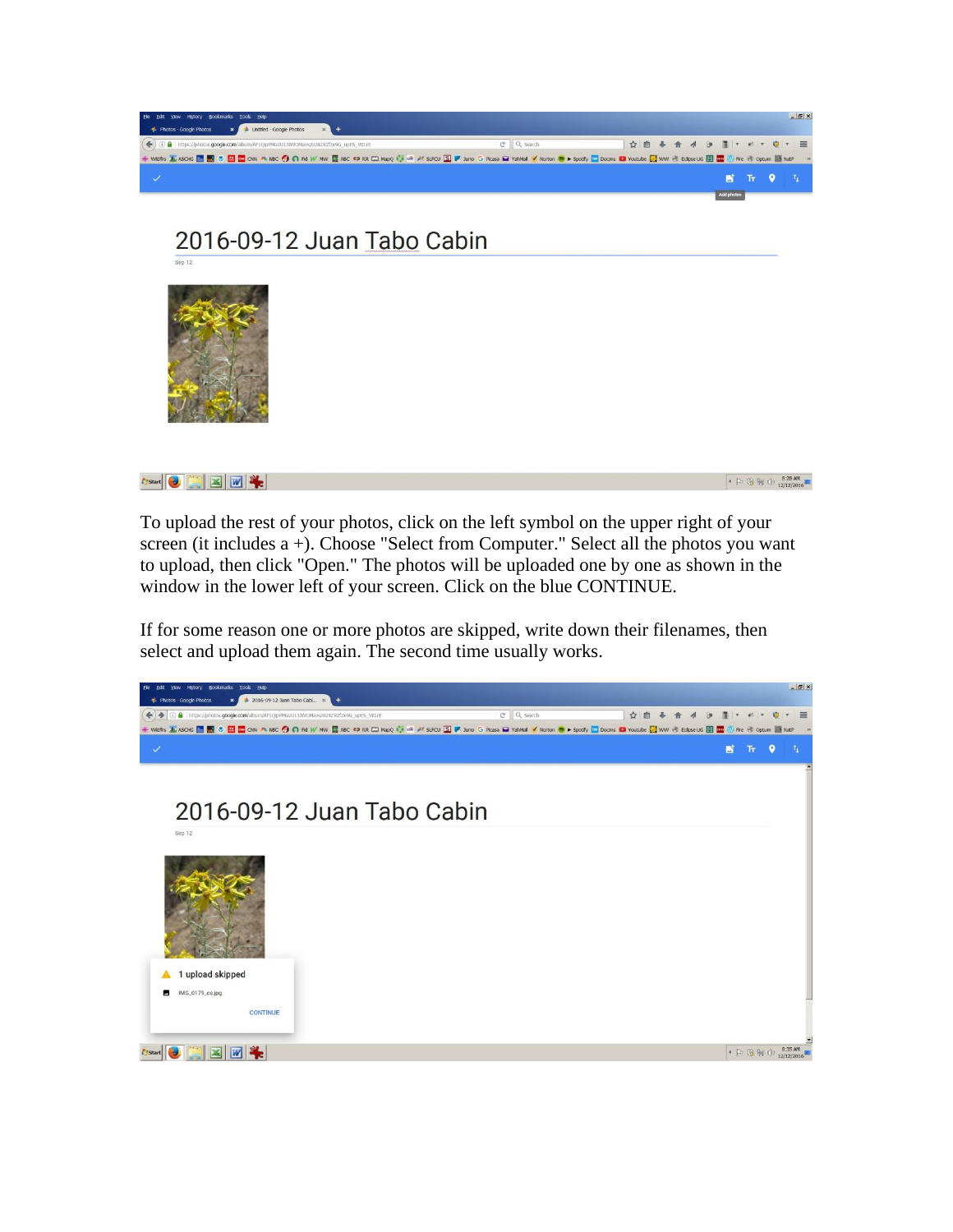When you've finished uploading photos, click on the white checkmark on the upper left of your screen.



Now you're ready to find the link to share your web album. Notice that the icons on the upper right of the screen have changed.



Click on the 3 dots that look like a wedge (the middle symbol -- Share).